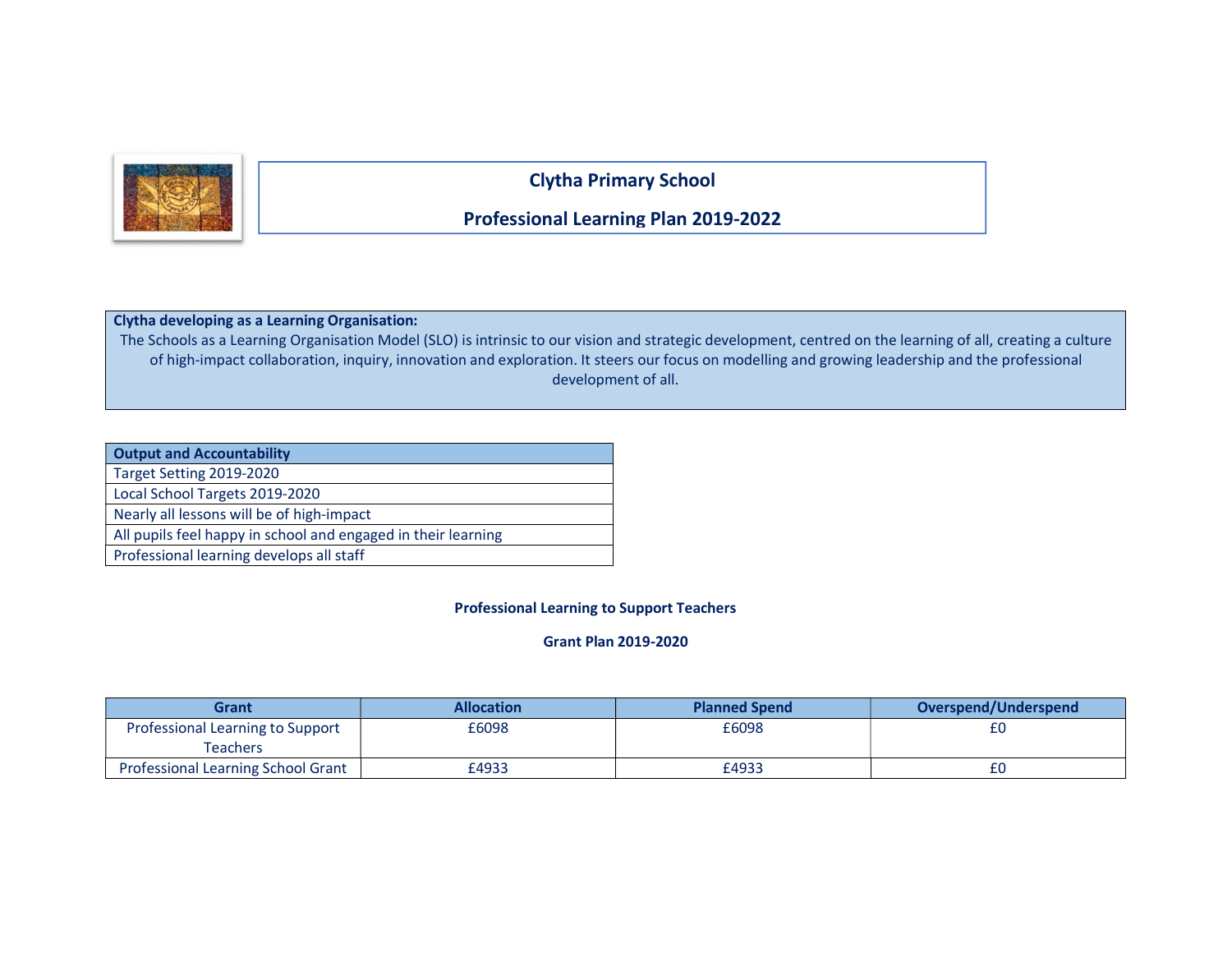| <b>National Mission</b> | <b>Planned Activity</b>                                   | <b>Success Criteria</b>                       | <b>Funding</b> | <b>Type of Spend</b> | <b>Cost</b> |
|-------------------------|-----------------------------------------------------------|-----------------------------------------------|----------------|----------------------|-------------|
| <b>Link</b>             |                                                           |                                               | <b>Source</b>  |                      |             |
| <b>Transformational</b> | -Develop professional learning to support the National    | -All staff engaged fully with ETLF and        | <b>PL</b>      | Release              | £1000       |
| <b>Curriculum</b>       | Mission.                                                  | Professional Standards and pedagogic and      | Grant          |                      |             |
|                         | -Develop further the Professional Leadership roles of all | leadership practices are developed.           |                |                      |             |
|                         | staff                                                     | -All staff involved in professional research  |                |                      |             |
|                         |                                                           | and one school focus. All will be engaged in  | <b>PL</b>      |                      | £933        |
|                         |                                                           | an inquiry approach.                          | School         |                      |             |
|                         |                                                           | -Class teachers access Professional           |                |                      |             |
|                         |                                                           | Learning to support development               |                |                      |             |
|                         |                                                           | - All staff observe each other and improve    |                |                      |             |
|                         |                                                           | as high-impact practitioners through our      |                |                      |             |
|                         |                                                           | Clytha Triad Team Teach approach.             |                |                      |             |
| <b>High-Quality</b>     | -Professional Learning is prioritised at Clytha. Clytha   | -Professional Learning Lead attending         | <b>PL</b>      | Release              | £1641       |
| <b>Education</b>        | shares the Professional Learning School role with         | meetings and Curriculum Reform                | Grant          |                      |             |
| <b>Profession</b>       | <b>Glasllwch Primary</b>                                  | developed effectively                         |                |                      |             |
|                         | -One Staff Member undertaking an Open University          | -Pedagogy is sound and consistent             | PL             | Release              | £2000       |
|                         | Languages Course linked with Cluster Languages School     | impacting on high standards and high          | School         |                      |             |
|                         | status                                                    | impact teaching and learning                  |                |                      |             |
|                         | -Three Staff Members taking Middle Leadership Courses     | -All staff are developed professionally       |                |                      |             |
|                         | -PL Lead has time to carry out and disseminate her        | -All pupils experience other languages        |                |                      |             |
|                         | leadership role.                                          | -All Staff to feel supported and              |                |                      |             |
|                         |                                                           | coached/mentored to achieve targets           |                |                      |             |
|                         | -Spirals of Inquiry focus of AfL and research focus on    | -All Staff use consistent research principles |                |                      |             |
|                         | Languages-PM Target 2019-2020                             | and approach-research findings shared         |                |                      |             |
|                         | - Pedagogy and high-quality teaching and learning         | regularly sustaining high standards -PM       |                |                      |             |
|                         | experiences, opportunities and approach developed in      | 2019-2020                                     |                |                      |             |
|                         |                                                           | -Culture of collaboration is embedded         |                |                      |             |
|                         | all AoLEs effectively developed.                          | impacting on improved teaching and            |                |                      |             |
|                         | -Senior leaders access leadership development relevant    | learning                                      |                |                      |             |
|                         | to their role and responsibilities to support strategic   | -Professional enquiry impact positively on    |                |                      |             |
|                         | leadership of the school.                                 | provision and pupil progress.                 |                |                      |             |
|                         |                                                           |                                               |                |                      |             |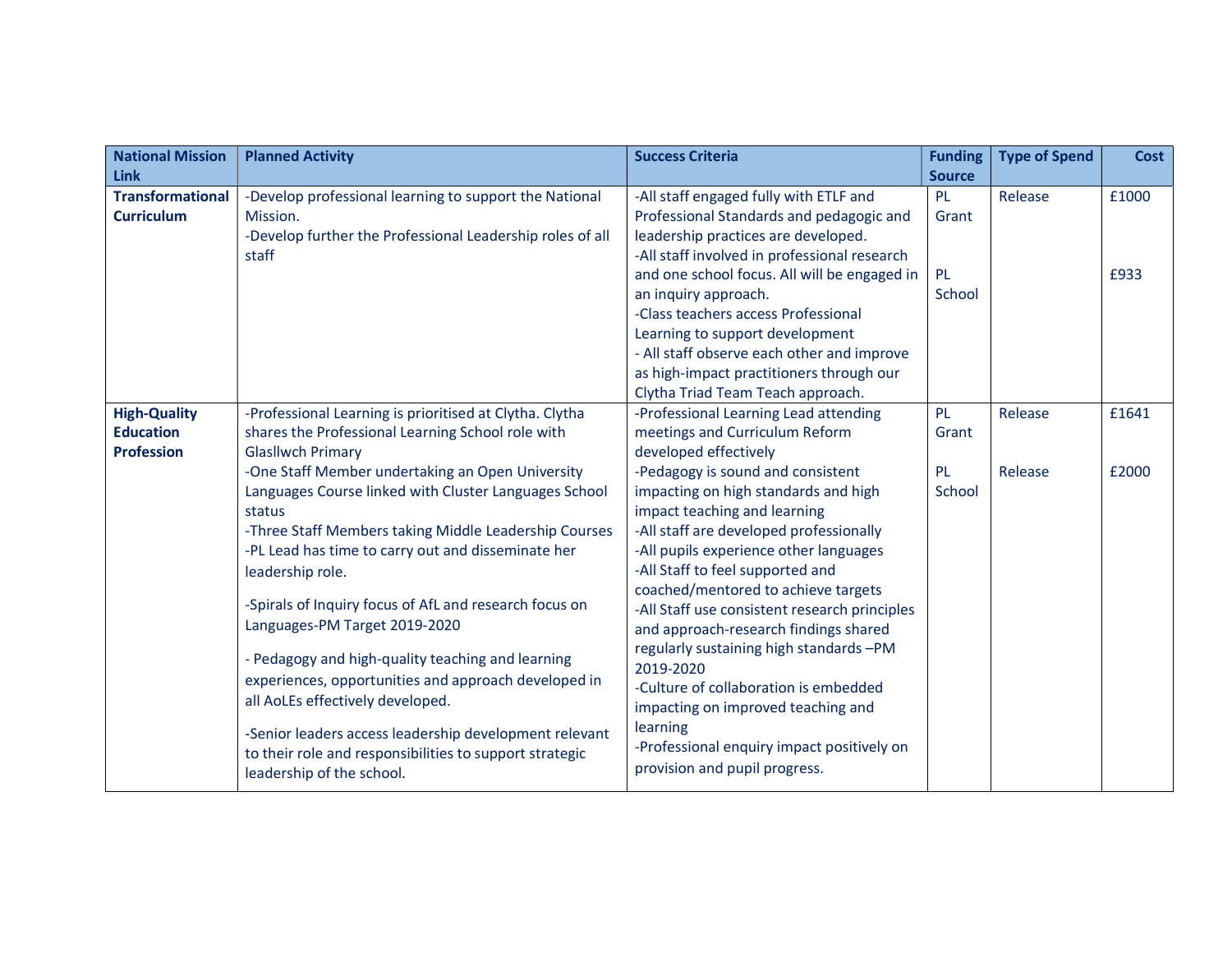| Leaders working<br>collaboratively to<br>raise standards | -Professional learning leads to attend training to<br>impact on new curriculum<br>-All PL leads work collaboratively across cluster/s to<br>drive professional learning and curriculum reform.<br>-Clytha is a Cluster Professional Learning School<br>(shared role with Glasllwch) developing NQTs, Middle<br>Leaders and Cluster SLO progress<br>-TAs to develop their roles and areas of interest by<br>accessing training (TALP) and professional learning<br>opportunities. PM to reflect this and monitor<br>throughout the year.<br>-Embed effective school to school sharing with our<br>Green School partners, EAS Learning Network<br>Schools, Nursery Network, LNS STEM schools and<br>Cluster. | -All staff engaged fully with Professional<br>Standards and pedagogic and leadership<br>practices are developed<br>-All Staff are at the forefront of curriculum<br>reform<br>-All staff develop leadership skills and<br>confidence to lead initiatives in and<br>between schools and share high-impact<br>practice<br>-All Staff have professional development<br>needs met<br>-Professional Learning Leader Meetings<br>attended and Curriculum Reform<br>developed effectively | <b>PL</b><br>Grant<br>PL<br>School | Release<br>Release and<br>training | £2000<br>£2000 |
|----------------------------------------------------------|------------------------------------------------------------------------------------------------------------------------------------------------------------------------------------------------------------------------------------------------------------------------------------------------------------------------------------------------------------------------------------------------------------------------------------------------------------------------------------------------------------------------------------------------------------------------------------------------------------------------------------------------------------------------------------------------------------|------------------------------------------------------------------------------------------------------------------------------------------------------------------------------------------------------------------------------------------------------------------------------------------------------------------------------------------------------------------------------------------------------------------------------------------------------------------------------------|------------------------------------|------------------------------------|----------------|
| Excellence,<br>Equity &<br>Wellbeing                     | -The Wellbeing lead will keep up to date with training<br>and disseminate to staff at Clytha and to the Cluster<br>(Clytha is a Wellbeing Lead for the Cluster.)<br>-All school staff will respond appropriately to needs of<br>all learners and continue to develop strategies and<br>expertise.<br>-Ensure equity for all children through adapting teaching,<br>provision and support to meet their needs.<br>-Clytha will develop the professional learning, pedagogy<br>and practice of all staff under the ALN Transformation<br>Programme                                                                                                                                                           | Improved provision for all learners<br>Aspirations for all learners improve.<br>Improved outcomes<br>Improved professional knowledge                                                                                                                                                                                                                                                                                                                                               | PL<br>Grant                        | <b>Training</b>                    | £1000          |